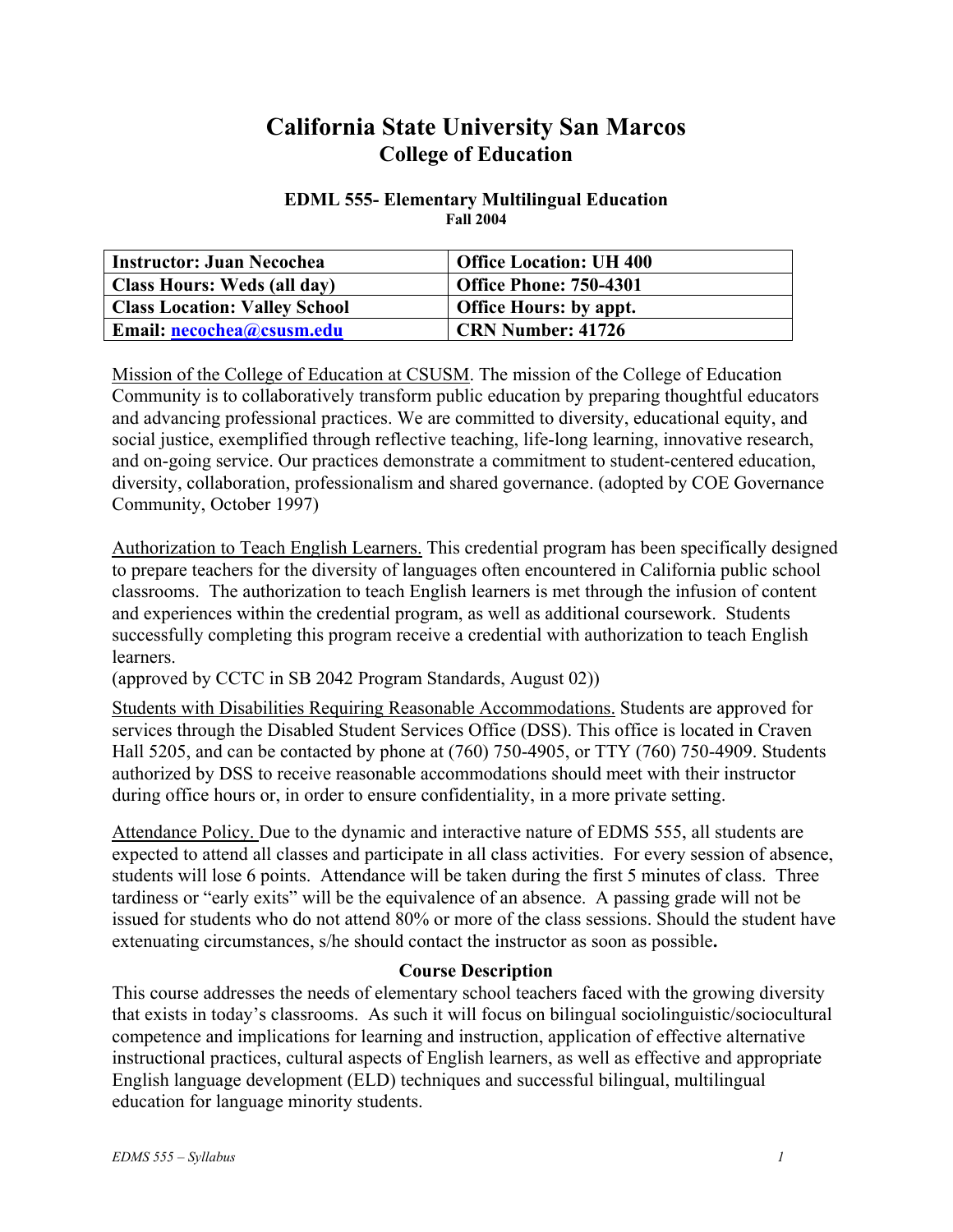## **Standard Alignment**

The course objectives, assignments, and assessments have been aligned with the CTC standards for Multiple Subjects Credential. Please be sure to incorporate artifacts from this class into your final comprehensive portfolio. The following standards are addressed in this class:

**Standard 3:** Relationship between Theory and Practice **Standard 4:** Pedagogical Thought and Reflective Practice **Standard 5**: Equity, Diversity, and Access to the Core Curriculum **Standard 7.a.b:** Preparation to Teach Reading-Language Arts **Standard 8:** Pedagogical Preparation for Subject-Specific Content Instruction **Standard 11.c :** Preparation to use Educational Ideas and Research **Standard 13:** Preparation to Teach English Learners

# **ATTITUDES AND VALUES**

Teacher candidates will:

- develop an appreciation for the natural language abilities children possess for processing and producing print
- develop an appreciation for the need and value of integrating reading and writing into all areas of the curriculum
- affirm the importance of a rich environment for developing an effective language arts program.
- develop a sensitivity to and appreciation for culturally and linguistically diverse learners.
- develop a sensitivity to and appreciation for children with special learning needs
- develop an appreciation for the importance of reading and writing for their own personal and professional growth
- develop a respect for each student, his/her abilities and background and the student's right to instruction that meets his or her individual needs.

# **Required Texts**

Crawford, J. (2004). *Educating English Learners: Language Diversity in the Classroom.* Bilingual Educational Services, Inc. Los Angeles.

Calderon, M. & Rowe, L. (2003). Designing and Implementing Two-Way Bilingual Programs.

Choate, J. (2000). Successful Inclusive Teaching. Allyn and Bacon  $(3<sup>rd</sup>$  edition)

# **Course Objectives**

- 1) Explain the basic terms, philosophies, problems, issues, history, and practices related to the education of language minority persons in California and the US.
- 2) Demonstrate understanding of the most important goals of bilingual/multicultural education.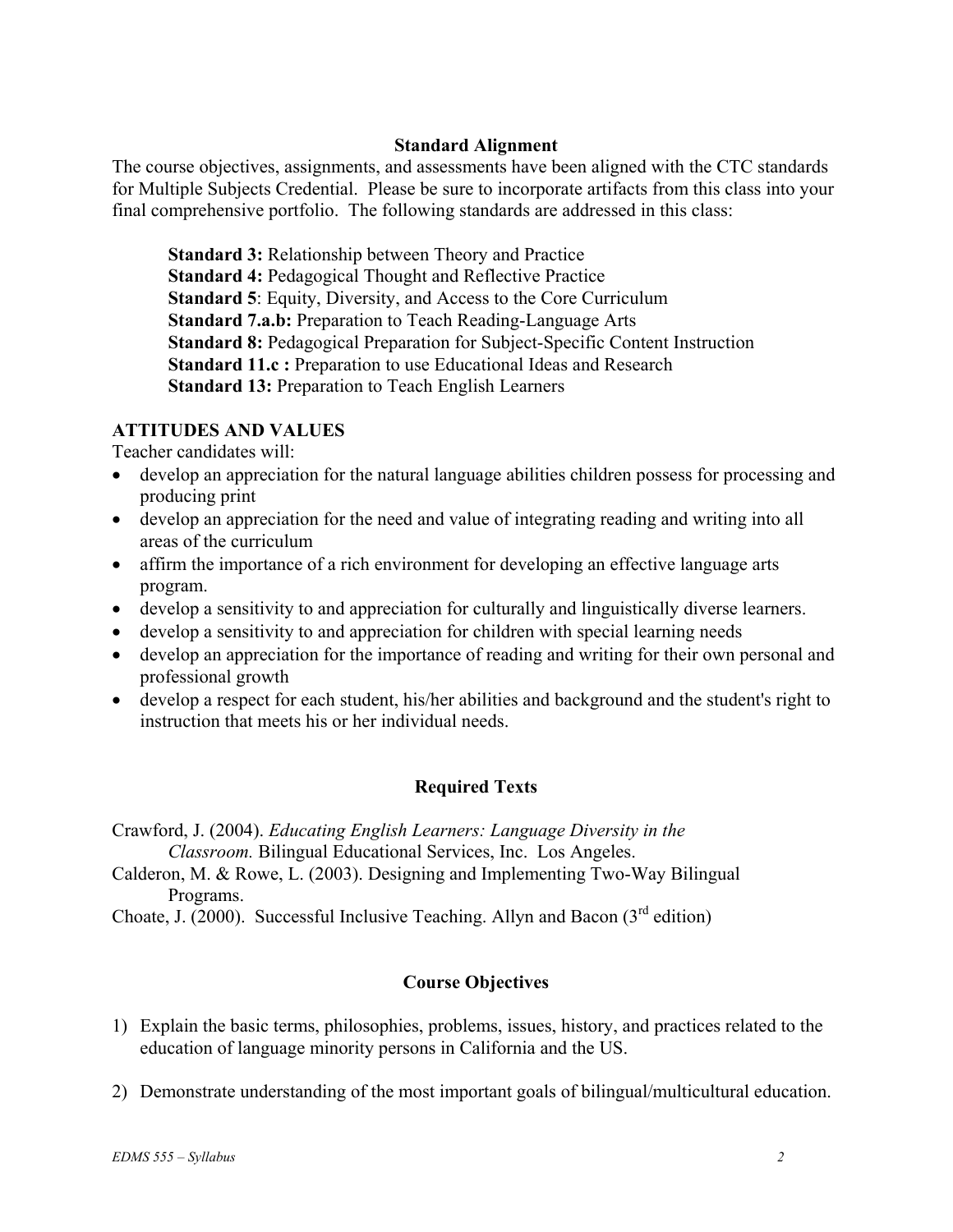- 3) Explain the theoretical framework upon which bilingual education is founded.
- 4) Demonstrate understanding of existing student identification, assessment, and language redesignation requirements for the state of California.
- 5) Explain the connections between bilingual education, English as a second language, and SDAIE methodologies.
- 6) Demonstrate understanding of the five models of multicultural education and their implications for curriculum, instruction, and educational policy.
- 7) Explain the meaning of culture, differentiated index, and the necessity for cultural convergence in schools.

## **Course Requirements**

All students are expected to participate in class activities and demonstrate reflective learning. It is important that students are well prepared for course sessions by completing the readings and assignments scheduled before the class meeting. Unless otherwise negotiated with the instructor, all assignments are to be handed in on the due date. **Assignments not handed-in on due date will lose 10% of earned credit per day.** Assignments should be typed and double-spaced (yes, including the class journal).

- Attendance and participation **20 points**
- Reflective Journal/ELD Standards (TPE 15) **20 points**
- SDAIE Unit Plan (TPE 7) **60 points**
	- SDAIE Presentation (10 points)
	- Multicultural literature activity (15 points)
	- Lesson Observation (10 points)

#### **Grading**

| $96 - 100 = A$ ;  | $80 - 82 = B$   |
|-------------------|-----------------|
| $90 - 95 = A -$ ; | $77 - 79 = C +$ |
| $87 - 89 = B +$ ; | $73 - 76 = C$   |
| $83 - 86 = B$ ;   | $70-73 = C$     |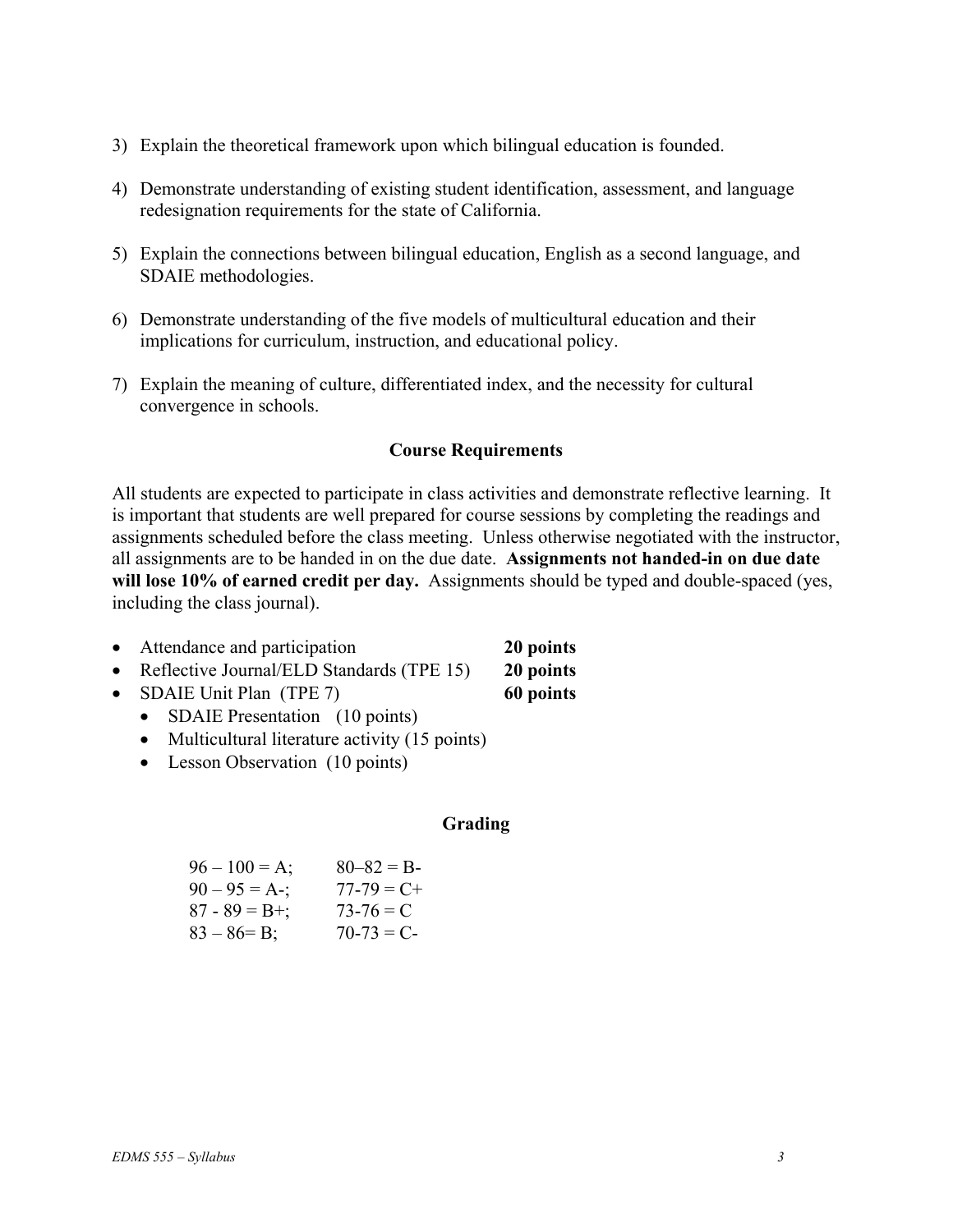# **TEACHER PERFORMANCE EXPECTATIONS (TPE) COMPETENCIES**

This course is designed to help teachers seeking the Multiple Subjects Credential to develop the skills, knowledge, and attitudes necessary to assist schools and district in implementing an effective program for all students. The successful candidate will be able to merge theory and practice in order to realize a comprehensive and extensive educational program for all students. The following TPE's are addressed in this course:

**TPE 7**: Teaching English Language Learners

**TPE 15:** Social Justice and Equity

## **Task Stream, TPE's, and Assignments**

TPE Reflective Writing for Task Stream:

This course requires that you address the TPE's listed above for your Task Stream Electronic Portfolio. You will address these TPE's by completing course assignments. Completion of the course assignments includes submitting them in the appropriate format to your electronic portfolio. Assessment of your TPE's is directly related to the assessment of your course assignments. You will write summary reflections to be submitted, responded to, and archived via Task Stream.

## http://lynx.csusm.edu/coe/eportfolio/index.asp

This will take you to the CSUSM COE website where you can get help with how to create your electronic portfolio and information on the required elements.

#### http://www.taskstream.com

This is the TaskStream home page where you will register for Taskstream and return to when working on your electronic portfolio

# **ASSIGNMENT DESCRIPTIONS**

#### **1. Interactive Journal & ELD Standards (20 points) (TPE 15: Social Justice and Equity)** A class journal will be maintained for each class session that needs to include the following:

- A written summary and/or description of the topics discussed in class that reflects understanding of the key concepts. Both comments from professor and other students should be reflected in the journal.
- Meta-reflections and/or analysis of key concepts, particularly in terms of the connections that can be made between class discussions and teaching English language learners, with specific examples from student teaching experiences, school observations, or other personal experiences in diverse settings. It is critical that direct connections are made with teaching experiences in the form of anecdotes, case studies, or narratives.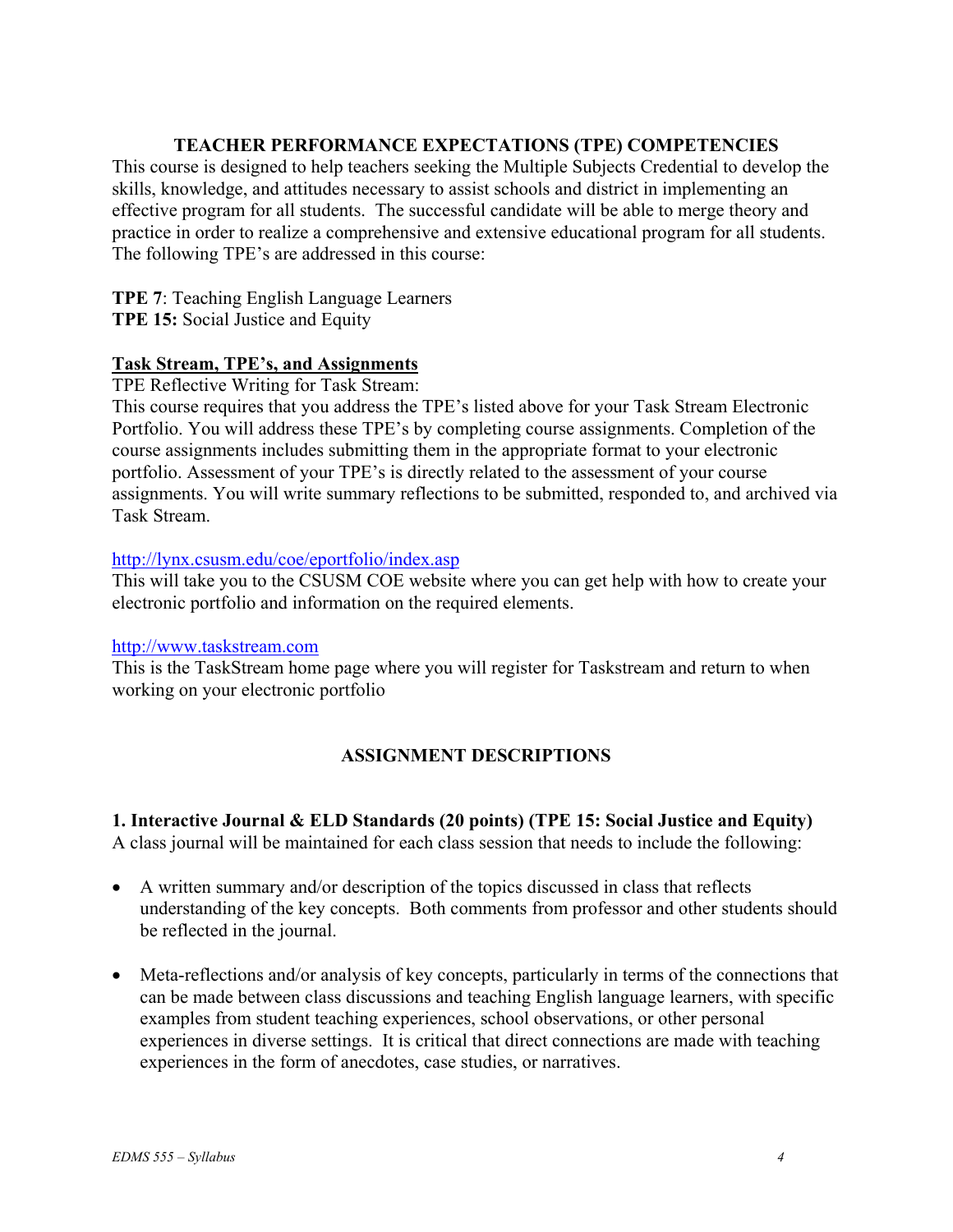The class journal will be graded according to its comprehensiveness, insightful connections, and "deep understanding" of the issues. *The class journal should address instructional concerns, school structures, teaching strategies, and school environments related to social justice and equity in diverse settings.*

## **Ready to Post**

Once you receive the comment on your assignment "**Ready to Post**," you can place your interactive journal in your portfolio.

*ELD Standards Requirement.* For the  $3<sup>rd</sup>$  session of class ( $6<sup>th</sup>$  class session) you will need to search the California Department of Education (CDE) website and download the ELD standards and print a copy for yourself. Please bring the standards to class. You will need to become familiarized with the ELD standards throughout the semester.

# **TPE 15: Social Justice and Equity**

Teacher candidates will be able to identify issues of social justice and equity in the classroom and can apply appropriate instructional strategies to ensure equal outcomes for diverse students. They will be familiar with ideas, definitions, and major theorists in the fields of multicultural education, social reconstruction, and democratic education. Pluralism and divergent perspectives on educating students will be the foundation of designing effective lessons and instructional practices for diverse students. Candidates will understand when and how to collaborate with others, especially curriculum specialists, community leaders, and parents on preparing relevant and appropriate instructional activities, curricular units, and school structures that would provide equitable outcomes for students from different linguistic, cultural, and social economic backgrounds.

# **2. SDAIE Unit Adaptation (50 points) – TPE 7: Teaching English Learners**

Applying the SDAIE criteria discussed in class, include SDAIE activities into an integrated comprehensive unit of study. The SDAIE unit must include at least three content areas, one of which needs to be literacy. (Further instructions will be given in class)

- Do the lessons use visuals, manipulatives, realia, drama, or other techniques that would facilitate understanding?
- Do the instructional strategies take into consideration the varying English proficiencies of language minority students?
- Do the lesson strategies incorporate group collaboration, cooperative learning activities, peer assistance, or other work-group techniques?
- Does the SDAIE Unit Plan incorporate the language and culture of language minority students?
- Does the unit reflect lessons that are challenging and appropriate?
- Does the unit plan include a culminating event?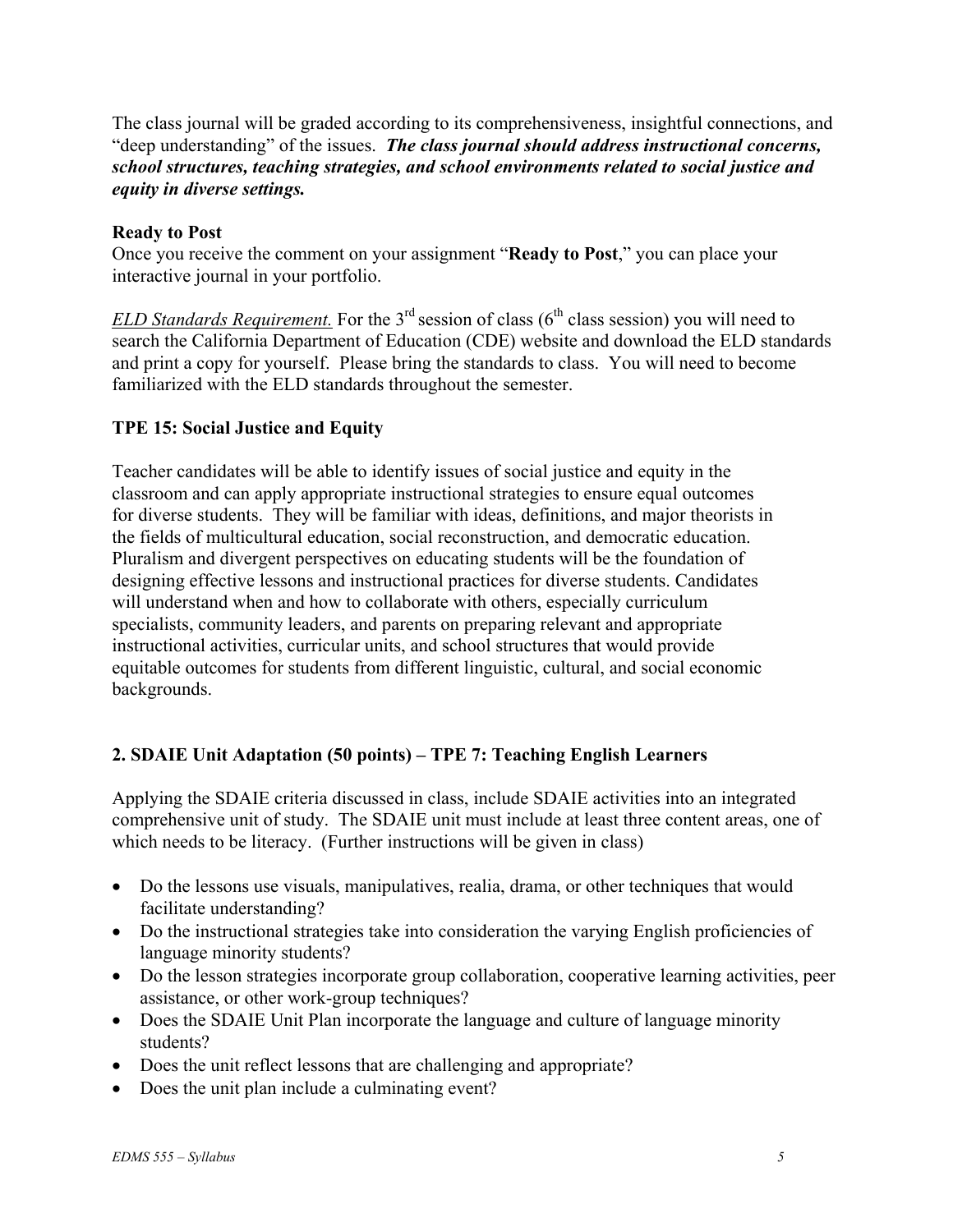- Are the community/parents of English learners included in the unit of study?
- Does the unit plan include an assessment component?
- Does the unit plan include a self-reflection component?

You may work in a group of 2-4 students. If you have any questions, please attend office hours or schedule a meeting.

**SDAIE Presentation - Present a SDAIE component of your Unit Plan to the class. Each group** will have up to 15 minutes to present a SDAIE portion of their Unit Plan*.*

Reflection - Please provide a 1-3 page reflection on what you learned from this assignment.

**Multicultural Literature Mini-Book Activity** - With up to 3 other team members, you will have the opportunity to develop a multicultural literacy mini-book activity that will address appropriate literature selections reflecting multicultural perspectives for students in grades K-2 or 3-6. Your multicultural mini-book activity should have the following components. (1) Choose six powerful children's multicultural selections that should be the center of the curriculum for different times throughout the year. (2) This plan should include **a brief outline of how the multicultural books will be used throughout the year** and a justification (explanation) of the selections made. (3) At least three of the books must be bilingual (English and another language) with a brief discussion of how "primary language support" will be incorporated into the literacy unit. (4) Write **one detailed** literacy lesson plan that will clearly delineate how every child will be successful by providing universal access to every student (e.g., gifted, English learners, special needs, non-readers, poor).

Further consideration in the formatting of the multicultural literature mini-book activity:

- 1. Focus of the activity and brief summary of each book.
- 2. Grade level appropriateness of the activity.
- 3. Outline/plan of how the books will be used throughout the year.
- 4. Reading and writing lessons that will identify standards being covered.
- 5. Identify Assessment strategies: how you will determine they learned what you intended (how you will assess them).
- 6. Primary language support component of the activity.

**Poster Sessions -** Tables will be set up to provide space for half the groups to present/display their Multicultural Literature Selection. Other class members will walk around and listen to the discussions on the different books selected.

Note: Dr. Alice Quiocho has developed an excellent website with a bibliography of children's literature and multicultural books that could be a great resource for you (http://www.csusm.edu/Quiocho).

Reflection: Please provide 1-3 page reflection on what you learned from this assignment?

**Lesson Observation** *-* For this assignment you will observe a lesson for English learners during your observation day. You will collect and document evidence of any instructional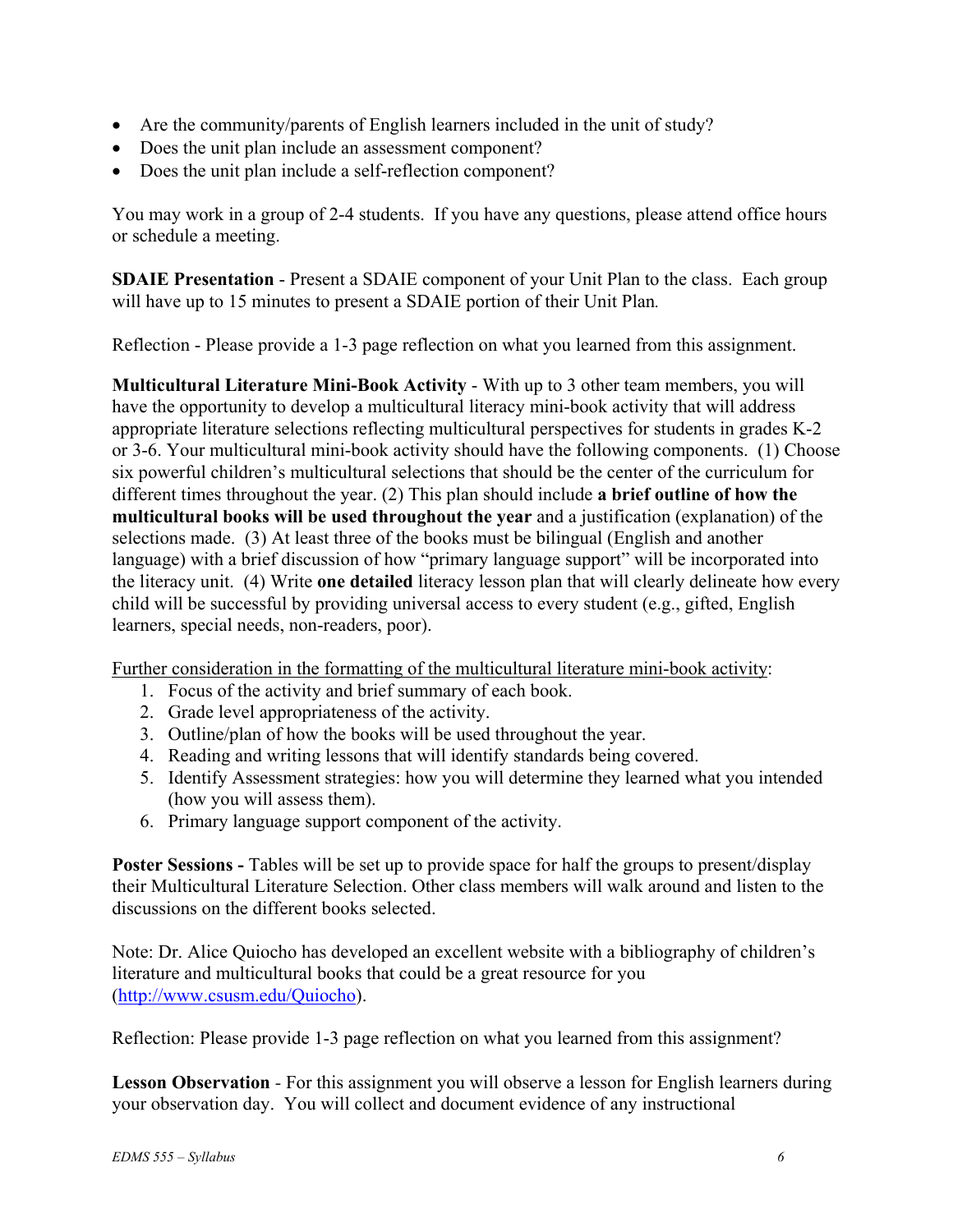modifications made to provide comprehensible academic input for the student(s). As part of your write-up, you are to discuss how you would change the lesson/activity in light of the information and knowledge gained in class discussions and readings.

Reflection: Please provide 1-3 page reflection on what you learned from this assignment?

## **Ready to Post**

To be put into Electronic Portfolio when the comment **"Ready to Post"** is written on SDAIE unit plan.

# *TPE 7: Teaching English Learners*

Candidates for a Teaching Credential know and can apply pedagogical theories, principles, and instructional practices for comprehensive instruction of English learners. They know and can apply theories, principles, and instructional practices for English Language Development leading to comprehensive literacy in English. They are familiar with the philosophy, design, goals, and characteristics of programs for English language development, including structured English immersion. They implement an instructional program that facilitates English language development, including reading, writing, listening and speaking skills, that logically progresses to the grade level reading/language arts program for English speakers. They draw upon information about students' backgrounds and prior learning, including students' assessed levels of literacy in English and their first languages, as well as their proficiency in English, to provide instruction differentiated to students' language abilities. They understand how and when to collaborate with specialists and para-educators to support English language development. Based on appropriate assessment information, candidates select instructional materials and strategies, including activities in the area of visual and performing arts, to develop students' abilities to comprehend and produce English. They use English that extends students' current level of development yet is still comprehensible. They know how to analyze student errors in oral and written language in order to understand how to plan differentiated instruction. Candidates for a Teaching Credential know and apply pedagogical theories, principles and practices for the development of academic language, comprehension, and knowledge in the subjects of the core curriculum. They use systematic instructional strategies, including contextualizing key concepts, to make grade-appropriate or advanced curriculum content comprehensible to English learners. They allow students to express meaning in a variety of ways, including in their first language, and, if available, manage first language support such as para-educators, peers, and books. They use questioning strategies that model or represent familiar English grammatical constructions. They make learning strategies explicit. Candidates understand how cognitive, pedagogical, and individual factors affect students' language acquisition. They take these factors into account in planning lessons for English language development and for academic content.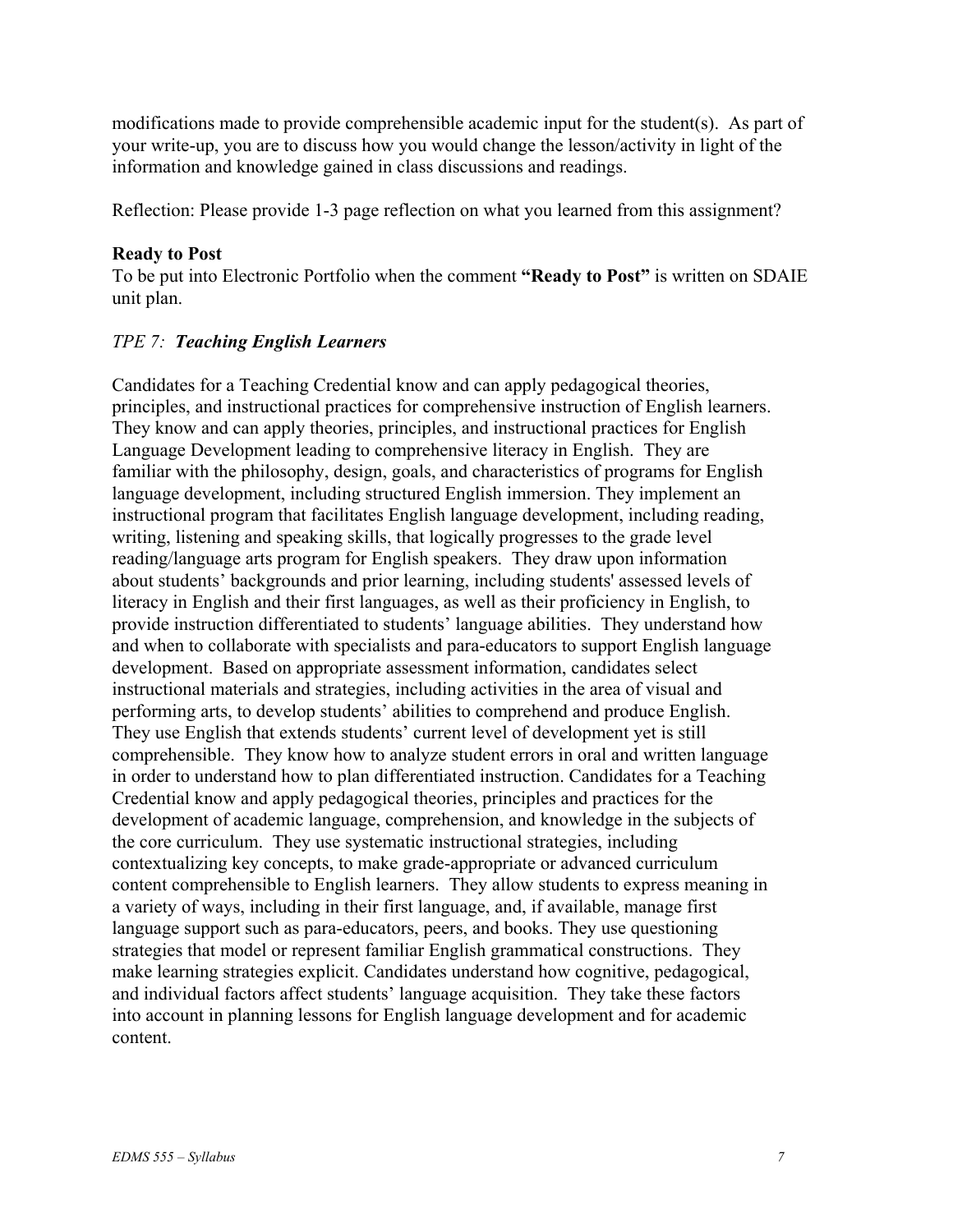**Course Outline (Timeline Subject to Change pending "Teachable" Moments)** 

| <b>Date</b>            | <b>Topic</b>                             | <b>Activities/Assignment</b>               |
|------------------------|------------------------------------------|--------------------------------------------|
| Session 1              | Reintroducing Diversity-Bilingual        | Introduction to the course                 |
| $9 - 1$                | Theories/Two-way Immersion               | Why are you here?                          |
|                        |                                          | Voices of Students                         |
| Session 2              | Who are English Language Learners?       | Calderon & Rowe 1 - 2                      |
| $9 - 1$                | $1st$ and $2nd$ Language Acquisition-    | Crawford 12, 15                            |
|                        | Theory of Bilingual Education            |                                            |
| Session 3              | History and Politics of Bilingual        | Calderon & Row 3                           |
| $9 - 8$                | Education/Legal Mandates/Prop 227        | <b>Social Justice Timeline</b>             |
| Session $\overline{4}$ | Theory and Practice of Bilingual         | Crawford 1, 4, 5, 6                        |
| $9 - 8$                | education. What can the classroom        |                                            |
|                        | teacher do? Special Education and Bil    |                                            |
| Session 5              | Oral Language Development-The            | Crawford 7, 8, 9                           |
| $9 - 15$               | Foundation of the Oral Tradition-A       |                                            |
|                        | <b>Bilingual Theoretical Model-ELD</b>   | <b>DUE: Lesson Observation</b>             |
| Session 6              | <b>Emergent Literacy-My Mother Never</b> |                                            |
| $9 - 15$               | Read to Me-ELD Standards                 | <b>Review ELD Standards</b>                |
| Session 7              | Writing-Research on Second               | Crawford 2, 3                              |
| $9 - 22$               | Language Writing-SDAIE                   | Cline & Necochea Article: SDAIE            |
| Session 8              | Models of Language Development-          | <b>Preliminary check on Interactive</b>    |
| $9 - 22$               | Reading and Literature-SDAIE             | <b>Journal-Bring to class.</b>             |
| Session 9              | Education-The Great Equalizer!!!-        | Crawford 13, 14                            |
| $9 - 29$               | SDAIE-Models of Bilingual                |                                            |
|                        | Education                                |                                            |
| Session 10             | Identification/Placement/Assessment      |                                            |
| $9 - 29$               | of EL/CELDT                              | <b>DUE: Literature Mini Unit/poster</b>    |
|                        |                                          | sessions                                   |
| Session 11             | Biliteracy Education: The Good, The      |                                            |
| $10-6$                 | Bad and The Ugly                         | Calderon & Rowe, 11                        |
| Session 12             | Two-Way Immersion Programs-              | Calderon & Rowe, 9 - 10                    |
| $10-6$                 | Parental Involvement                     |                                            |
| Session 13             | Myths of ELLs. Bilingual education,      | <b>DUE: SDAIE Presentations &amp; Unit</b> |
| $10-13$                | and the socio-political context          | <b>Plans</b>                               |
| Session 14             | Border Pedagogy-We all share the         |                                            |
| $10-13$                | same children                            |                                            |
| Session 15             | Reflections                              | <b>Due: Interactive Journal</b>            |
| $10 - 20$              |                                          |                                            |
| Session 16             | Closure                                  | <b>DUE: Interactive Journals Due</b>       |
| $10 - 20$              |                                          |                                            |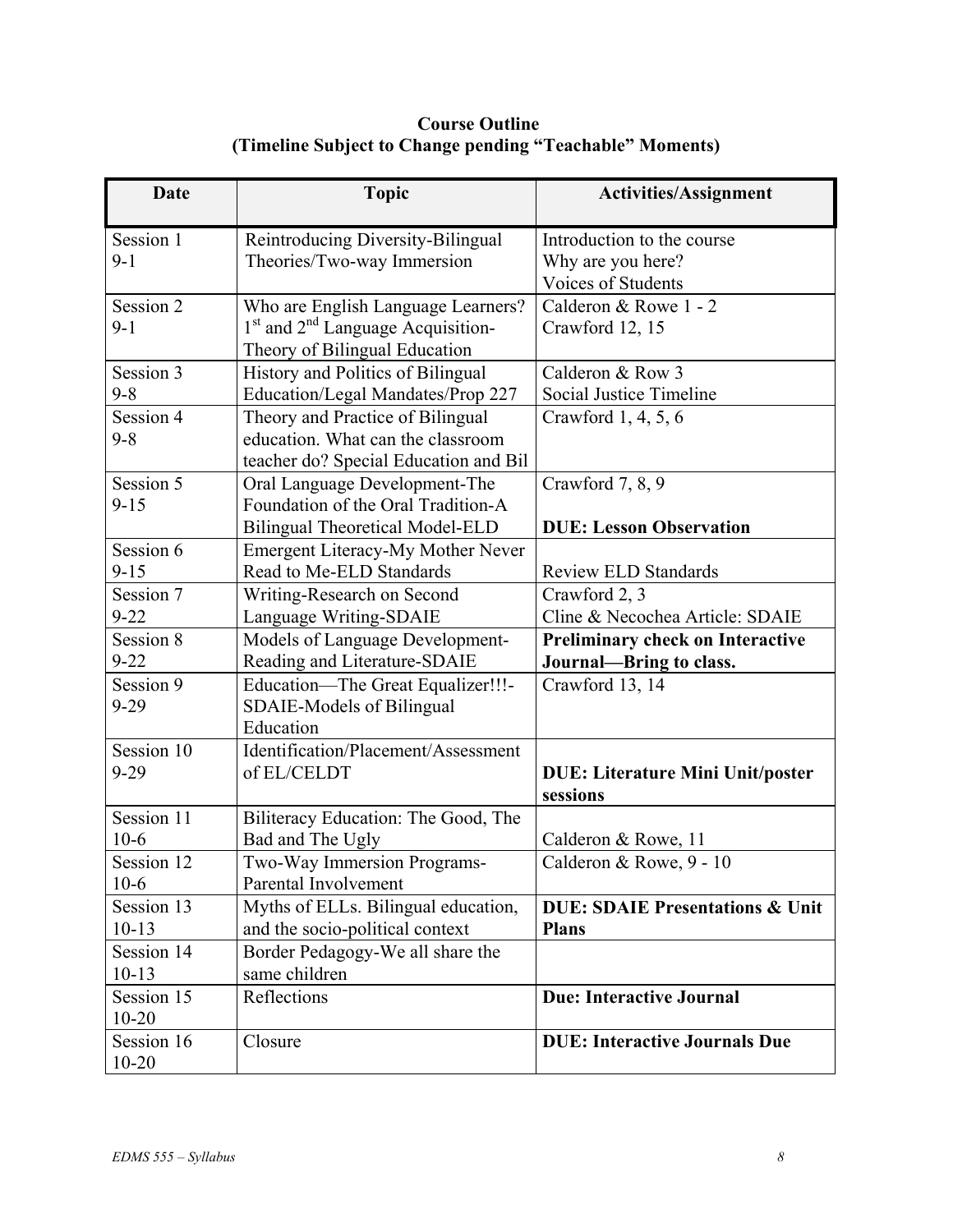|                                       | SD 2042 Authorization to Teach English Learners Competencies |                                        |
|---------------------------------------|--------------------------------------------------------------|----------------------------------------|
| <b>PART 1: LANGUAGE</b>               | <b>PART 2: METHODOLOGY</b>                                   | <b>PART 3:</b>                         |
| <b>STRUCTURE</b>                      | OF BILINGUAL, ENGLISH                                        | <b>CULTURE</b>                         |
| <b>AND</b>                            | <b>LANGUAGE DEVELOPMENT,</b>                                 | <b>AND</b>                             |
| <b>FIRST- AND SECOND-</b>             | <b>AND</b>                                                   | <b>CULTURAL DIVERSITY</b>              |
| <b>LANGUAGE DEVELOPMENT</b>           | <b>CONTENT INSTRUCTION</b>                                   |                                        |
| I. Language Structure and Use:        | I. Theories and Methods of                                   | I. The Nature of Culture               |
| <b>Universals and Differences</b>     | <b>Bilingual Education</b>                                   |                                        |
| (including the structure of           |                                                              |                                        |
| English)                              |                                                              |                                        |
| A. The sound systems of               | A. Foundations                                               | A. Definitions of culture              |
| language (phonology)                  |                                                              |                                        |
| <b>B.</b> Word formation (morphology) | <b>B.</b> Organizational models:                             | <b>B.</b> Perceptions of culture       |
|                                       | What works for whom?                                         |                                        |
| C. Syntax                             | <b>C.</b> Instructional strategies                           | C. Intragroup differences (e.g.,       |
|                                       |                                                              | ethnicity, race, generations,          |
|                                       |                                                              | and micro-cultures)                    |
| <b>D.</b> Word meaning (semantics)    | II. Theories and Methods for                                 | <b>D.</b> Physical geography and its   |
|                                       | <b>Instruction In and Through</b>                            | effects on culture                     |
|                                       | <b>English</b>                                               |                                        |
|                                       | A. Teacher delivery for both                                 |                                        |
| <b>E.</b> Language in context         | English language                                             | E. Cultural congruence                 |
|                                       | development and content                                      |                                        |
|                                       | instruction                                                  |                                        |
| F. Written discourse                  | <b>B.</b> Approaches with a focus on                         | II. Manifestations of Culture:         |
|                                       | English language                                             | <b>Learning About Students</b>         |
|                                       | development                                                  |                                        |
| <b>G.</b> Oral discourse              | C. Approaches with a focus on                                | A. What teachers should learn          |
|                                       | content area instruction                                     | about their students                   |
|                                       | (specially designed academic                                 |                                        |
|                                       | instruction delivered in                                     |                                        |
|                                       | English)                                                     |                                        |
| H. Nonverbal communication            | <b>D.</b> Working with                                       | <b>B.</b> How teachers can learn about |
|                                       | paraprofessionals                                            | their students                         |
| II. Theories and Factors in           | III. Language and Content                                    | C. How teachers can use what           |
| <b>First- and Second-Language</b>     | <b>Area Assessment</b>                                       | they learn about their students        |
| <b>Development</b>                    |                                                              | (culturally responsive                 |
|                                       |                                                              | pedagogy)                              |
| A. Historical and current theories    |                                                              |                                        |
| and models of language                | A. Purpose                                                   | <b>III. Cultural Contact</b>           |
| analysis that have implications       |                                                              |                                        |
| for second-language                   |                                                              |                                        |
| development and pedagogy              |                                                              |                                        |

**SB 2042 Authorization to Teach English Learners Competencies**